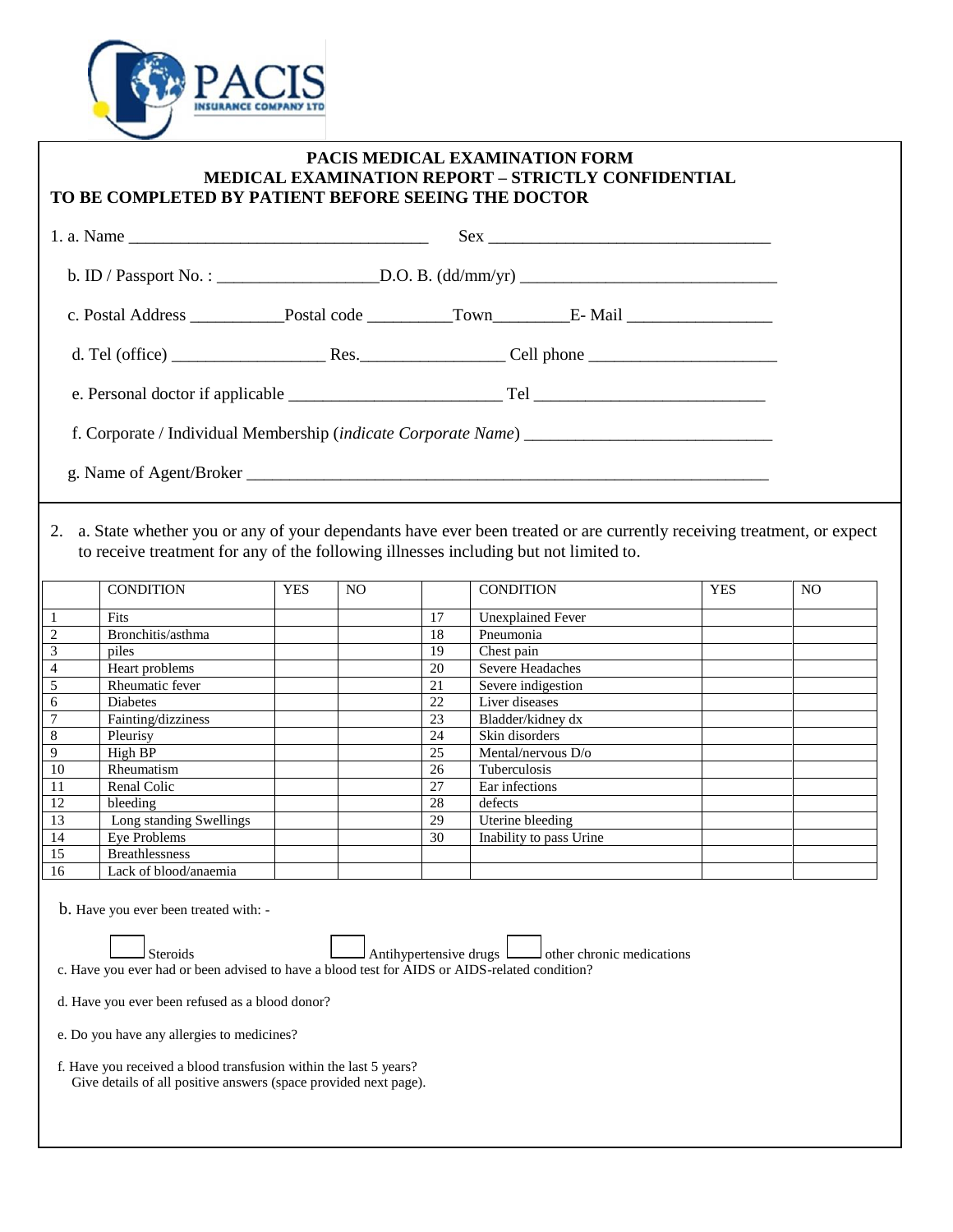

## **Surgery and Hospital Admissions**

Please supply details of all surgical procedure(s) and ALL HOSPITAL ADMISSIONS that you have undergone in the past, and /or details of all planned surgical procedure(s) and ALL HOSPITAL ADMISSIONS that you expect to undergo in the future? More space below

| Hospital/Doctor         | Surgical procedure/<br>hospital admission                                                                                                | Date               | Diagnosis                                                                                                                                                                                                                                                                                     |
|-------------------------|------------------------------------------------------------------------------------------------------------------------------------------|--------------------|-----------------------------------------------------------------------------------------------------------------------------------------------------------------------------------------------------------------------------------------------------------------------------------------------|
|                         |                                                                                                                                          |                    |                                                                                                                                                                                                                                                                                               |
|                         |                                                                                                                                          |                    |                                                                                                                                                                                                                                                                                               |
|                         |                                                                                                                                          |                    |                                                                                                                                                                                                                                                                                               |
| 2.                      | <u> 1989 - Johann Stoff, deutscher Stoff, der Stoff, der Stoff, der Stoff, der Stoff, der Stoff, der Stoff, der S</u>                    |                    |                                                                                                                                                                                                                                                                                               |
|                         |                                                                                                                                          |                    |                                                                                                                                                                                                                                                                                               |
|                         |                                                                                                                                          |                    |                                                                                                                                                                                                                                                                                               |
|                         |                                                                                                                                          |                    |                                                                                                                                                                                                                                                                                               |
|                         |                                                                                                                                          |                    |                                                                                                                                                                                                                                                                                               |
|                         |                                                                                                                                          |                    |                                                                                                                                                                                                                                                                                               |
| <b>SOCIAL HISTORY</b>   |                                                                                                                                          |                    |                                                                                                                                                                                                                                                                                               |
|                         | Marital status: married/single/separated/divorced/widowed________________________                                                        |                    |                                                                                                                                                                                                                                                                                               |
|                         | (Where applicable, cause of death of spouse)                                                                                             |                    |                                                                                                                                                                                                                                                                                               |
|                         |                                                                                                                                          |                    | Profession/occupation                                                                                                                                                                                                                                                                         |
| <b>HABITS</b>           |                                                                                                                                          |                    |                                                                                                                                                                                                                                                                                               |
|                         |                                                                                                                                          |                    |                                                                                                                                                                                                                                                                                               |
|                         |                                                                                                                                          |                    |                                                                                                                                                                                                                                                                                               |
| If female:-<br>3.<br>a) | Menstrual cycle – duration, flow, abnormality ___________________________________                                                        |                    |                                                                                                                                                                                                                                                                                               |
| b)                      |                                                                                                                                          |                    |                                                                                                                                                                                                                                                                                               |
| 4.                      | Family history of any of the following diseases (please tick)                                                                            |                    |                                                                                                                                                                                                                                                                                               |
|                         |                                                                                                                                          |                    |                                                                                                                                                                                                                                                                                               |
| Ischemic heart disease  | Hypertension                                                                                                                             | Bronchial asthma [ | Allergic skin conditions [                                                                                                                                                                                                                                                                    |
| Diabetes                | Mental disorder                                                                                                                          | Sudden death       | Cancer                                                                                                                                                                                                                                                                                        |
| <b>DECLARATION:</b>     |                                                                                                                                          |                    | I hereby apply to join the above mentioned plan. I understand that any mis-statements or non-disclosure of any material information in this form                                                                                                                                              |
|                         |                                                                                                                                          |                    | will jeopardize my membership. I warrant that the answers in this form are true, correct and complete and I acknowledge that such answers are all                                                                                                                                             |
| material.               | accident any treatment, examination, advice or hospitalization. Any photocopy of this authorization shall be taken as the original copy. |                    | I hereby authorize any doctor, hospital, clinic or medical provider, any company, institution or person who has record or information about me<br>and/or my family members to provide my insurer with complete information including copies of their records with reference to my sickness or |
|                         |                                                                                                                                          |                    |                                                                                                                                                                                                                                                                                               |
|                         |                                                                                                                                          |                    |                                                                                                                                                                                                                                                                                               |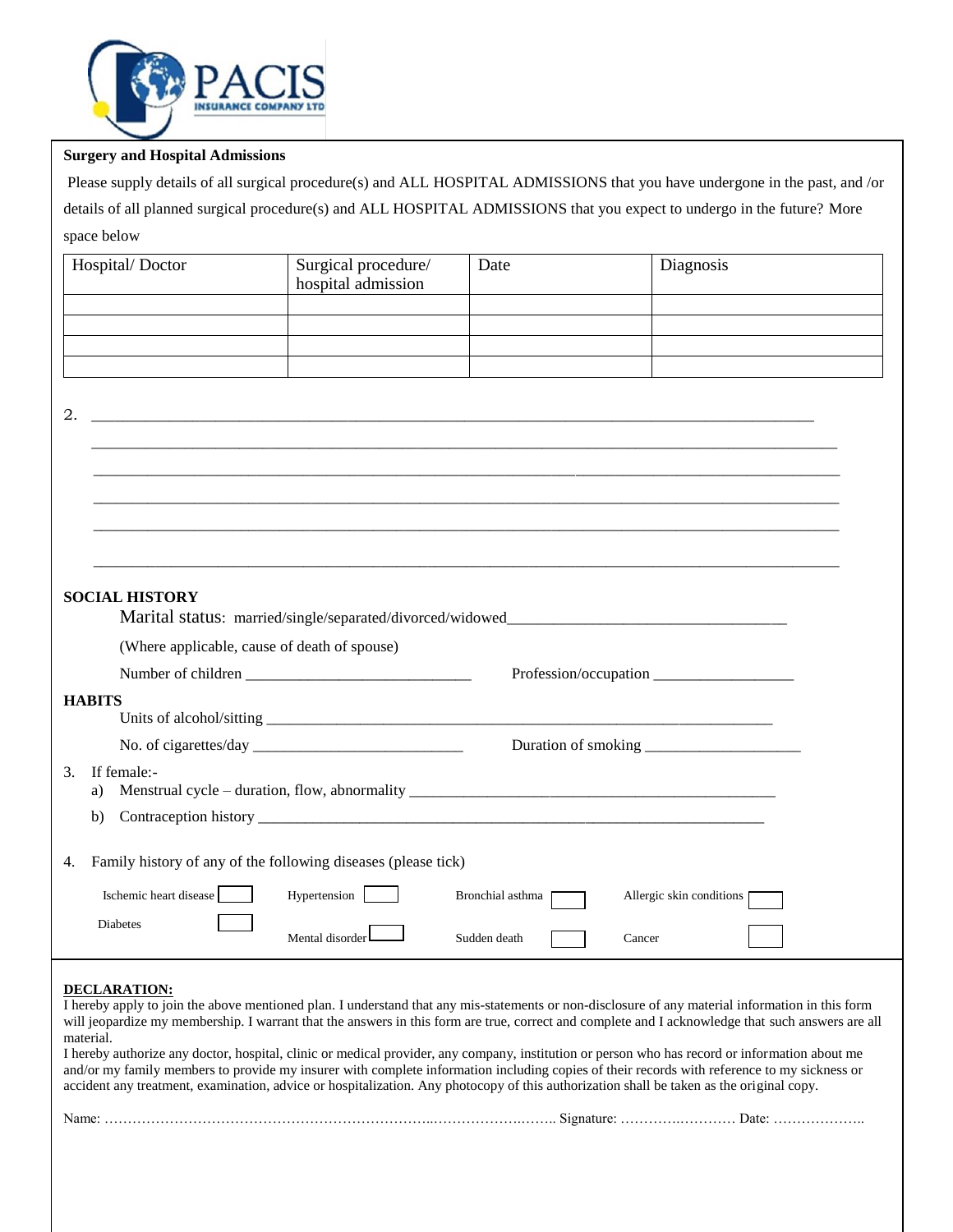

| TO BE COMPLETED BY EXAMINING DOCTOR                                                                 | <b>YES</b> | NO | <b>COMMENTS</b> |
|-----------------------------------------------------------------------------------------------------|------------|----|-----------------|
| <b>5. RESPIRATORY SYSTEM</b>                                                                        |            |    |                 |
| Any Previous history?                                                                               |            |    |                 |
| Are there signs of decreased chest expansion?                                                       |            |    |                 |
| Are there signs of abnormal dullness to Percussion?                                                 |            |    |                 |
| Are there abnormal auscultatory signs?                                                              |            |    |                 |
| Is the voice normal?                                                                                |            |    |                 |
|                                                                                                     |            |    |                 |
| NECK: Is there evidence of goiter?                                                                  |            |    |                 |
|                                                                                                     |            |    |                 |
| <b>6. CARDIOVASCULAR SYSTEM</b><br>Previous history                                                 |            |    |                 |
| Is the heart enlarged?                                                                              |            |    |                 |
| Are the heart sounds normal?                                                                        |            |    |                 |
| (Intensity, splitting, etc)                                                                         |            |    |                 |
| Are there any cardiac murmurs?                                                                      |            |    |                 |
| <b>IF APPLICABLE</b>                                                                                |            |    |                 |
|                                                                                                     |            |    |                 |
| Does the murmur seem to be pathological?                                                            |            |    |                 |
| Does the murmur irradiate?                                                                          |            |    |                 |
| Where is the maximal intensity?                                                                     |            |    |                 |
| Does the abdominal aorta seem dilated?                                                              |            |    |                 |
| Are the peripheral pulses all present and                                                           |            |    |                 |
| Symmetrical?                                                                                        |            |    |                 |
| Are there any arterial bruits in the cervical                                                       |            |    |                 |
| and femoral regions?                                                                                |            |    |                 |
|                                                                                                     |            |    |                 |
| 7. BLOOD PRESSURE                                                                                   |            |    |                 |
| Systolic: _______mmhg/Diastolic: __________mmhg. With treatment [_______without treatment [________ |            |    |                 |
|                                                                                                     |            |    |                 |
| If the blood pressure is over 150/90 mmHg, please check the reading after ten minutes lying down.   |            |    |                 |
| <b>Second reading:</b>                                                                              |            |    |                 |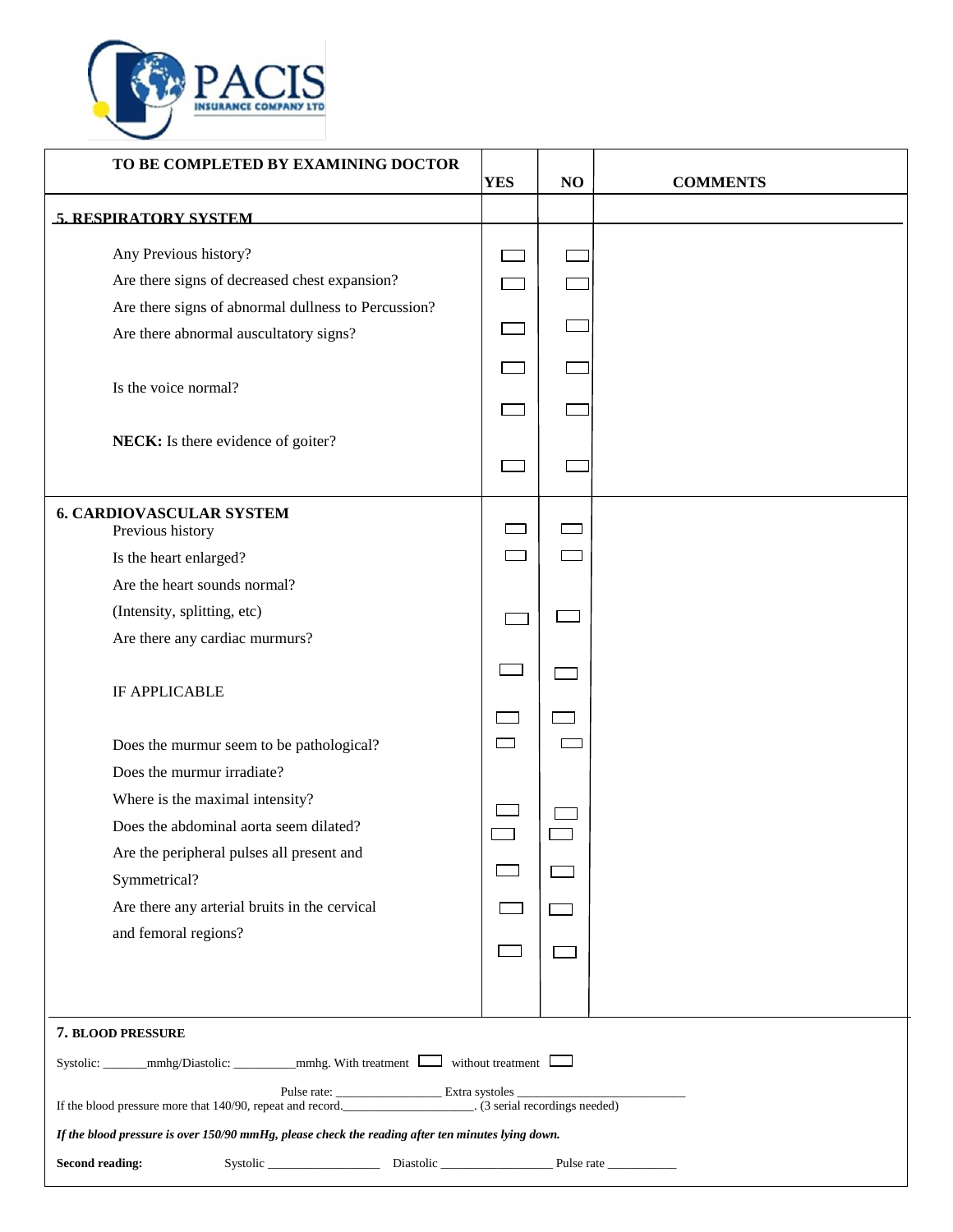

| 8. GASTROINTENSTINAL SYSTEM<br>Previous history?<br>Are there any abnormalities of the mouth?<br>Tongue, pharynx or tonsils?<br>Are there any abnormalities of the abdomen?<br>On palpitation?<br>Hepatomegaly?<br>Splenomegaly?<br>Are there any abnormalities of the hernia?<br>Orifices?<br>Are there signs of hemorrhoids, previous<br>melena or rectal bleeding? | <b>YES</b> | NO | <b>COMMENTS</b> |
|-----------------------------------------------------------------------------------------------------------------------------------------------------------------------------------------------------------------------------------------------------------------------------------------------------------------------------------------------------------------------|------------|----|-----------------|
| 9. GENITO URINARY SYSTEM<br>Previous history?                                                                                                                                                                                                                                                                                                                         |            |    |                 |
| For men:<br>Are there any signs of disease of the genital                                                                                                                                                                                                                                                                                                             |            |    |                 |
| Organs (testis, epididymis, prostate)?<br>Is there gynaecomastia?                                                                                                                                                                                                                                                                                                     |            |    |                 |
| For women:<br>Are there any signs of disease of the genital                                                                                                                                                                                                                                                                                                           |            |    |                 |
| organs?<br>Are there any abnormalities of the breast?                                                                                                                                                                                                                                                                                                                 |            |    |                 |
| 10.<br><b>CENTRAL NERVOUS SYSTEM</b><br>Any Previous history of CNS disease?<br>Presence of any complications or sequellae?<br>Are the papillary, abdominal or tendon<br>Reflexes abnormal?<br>Are there any signs of autonomic nervous<br>Dysfunction?<br>Are there any psychiatric or neurological<br>Abnormalities noted?                                          |            |    |                 |
| 11.<br><b>SKIN AND TEGUMENTS</b><br>Are there any signs of?<br>Jaundice or cyanosis?<br>Skin eruptions, cyst, tumors, varicosities or<br>Edema?<br>Lymphadenopathy?<br>Scars or tattoos?<br>Tophi and exanthemata?                                                                                                                                                    |            |    |                 |